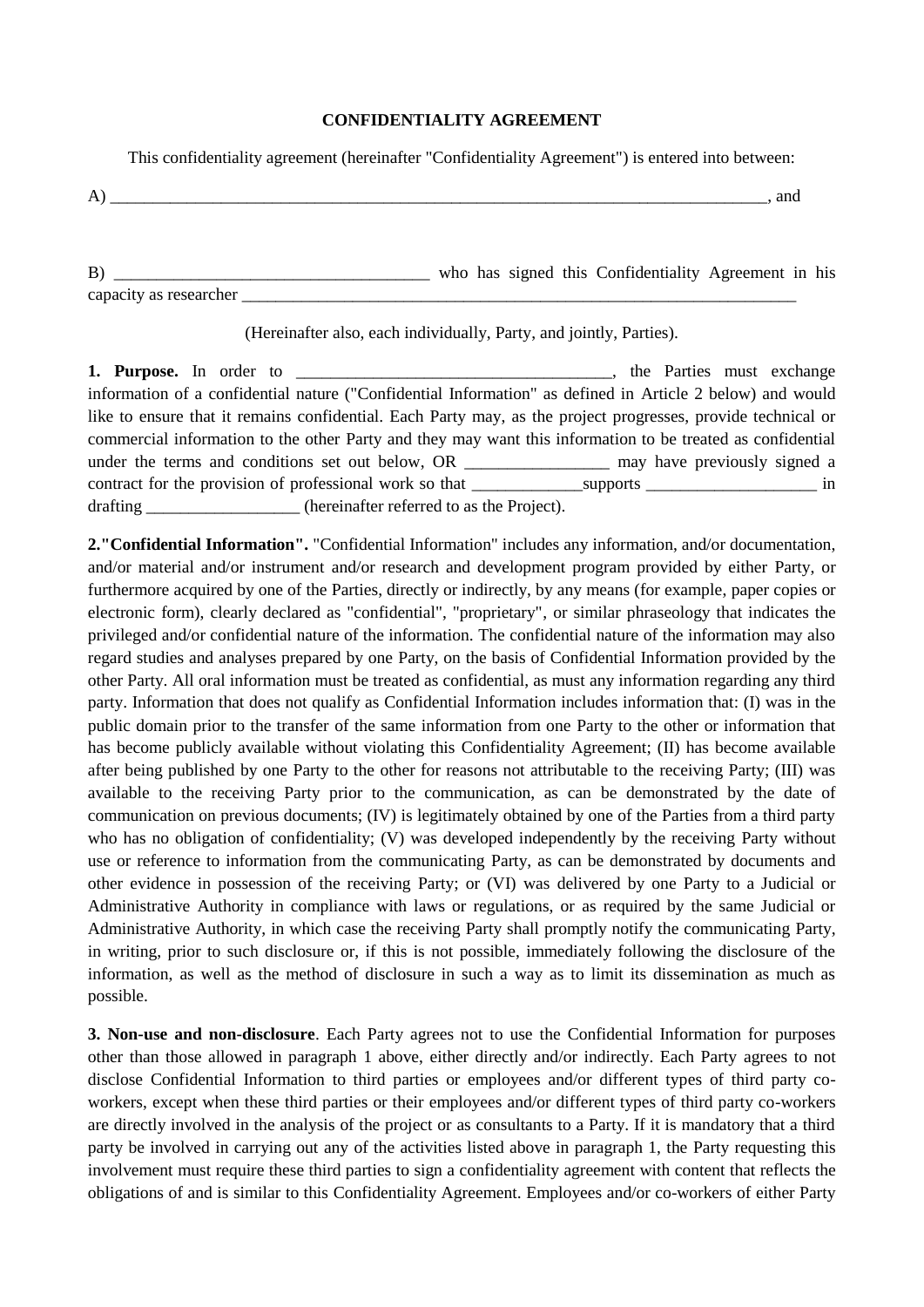and/or employees and/or co-workers of audit companies responsible for auditing financial statements of either Party are not considered third parties. The receiving Party has the right to disclose Confidential Information to its consultants. If there is unlawful disclosure of Confidential Information by these consultants, or by members of the governing bodies of each of the Parties, the liability for damages will be the responsibility of the receiving Party.

**4. Maintaining Confidentiality.** Each Party will take reasonable measures to protect the confidentiality of and prevent the dissemination of Confidential Information received under the terms of this Confidentiality Agreement. When handling Confidential Information received from the other Party, each Party should use the same means they use for their own confidential documents and ensure that all persons who have access to the Confidential Information are bound to confidentiality. Each Party must assess, through normal standards of reason and diligence, which must be measured based on the nature and type of information processed and/or received, the methods used for the protection of the confidentiality of restricted and sensitive information. If this assessment reveals that the methods used for the protection of Confidential Information are inadequate for the nature and type of information received and processed, the Party will be required to take measures that, according to normal standards of reason and diligence, are sufficient to safeguard the confidentiality of the type of information received. Failure to do so will result in liability for all damages caused to the other Party, as a result of the disclosure of Confidential Information received by the other Party.

**5. Limitations.** Neither obligation nor commitment nor right, even of an additional pre-contractual nature, with respect to what is contained in this Confidentiality Agreement arises on either Party, as a result of signing this Confidentiality Agreement, with respect to agreements for the completion of the Project. Where each Party has the right to unilaterally terminate the analysis of the Project at their own discretion, the Parties continue to be required to respect the terms and conditions of this Confidentiality Agreement with respect to any Confidential Information acquired during execution of the tasks described in paragraph 1 above for a period equal to \_\_\_\_\_\_\_, effective from the date of signing of this Confidentiality Agreement. No additional obligation may arise from this Confidentiality Agreement for the Parties as a result of the termination of assignments related to the Project.

**6. Invalidity.** The declaration of nullity or invalidity of one or more provisions contained in this Confidentiality Agreement does not determine the invalidity or nullity of the Confidentiality Agreement as a whole or of the remaining provisions contained herein, which must be interpreted in such a way as to yield economic and substantial effects similar as much as possible to those arising from the original text of the Confidentiality Agreement.

**7. Return of materials**. All Confidential Information communicated by one Party to the other, in any material form, and all copies owned by the other Party, remain property of the communicating Party and must be returned or destroyed promptly upon written request from the communicating Party. Nevertheless, the obligation to preserve the confidentiality of the content as stated in the last part of paragraph 5 above remains binding.

**8. Amendments**. Any amendment to this Confidentiality Agreement must be made in writing and be approved by appropriate undersigning by both Parties.

**9. Term.** The duration of this Confidentiality Agreement is of \_\_\_\_\_\_\_\_\_\_\_\_\_\_\_\_\_ months from the date of its undersigning by both Parties.

**10. Remedies**. Each Party acknowledges that every violation of the provisions contained in this Confidentiality Agreement may cause irreparable damage to the other Party, reserving the right to claim monetary reparation, and any other legal remedy provided for from time to time by current regulation.